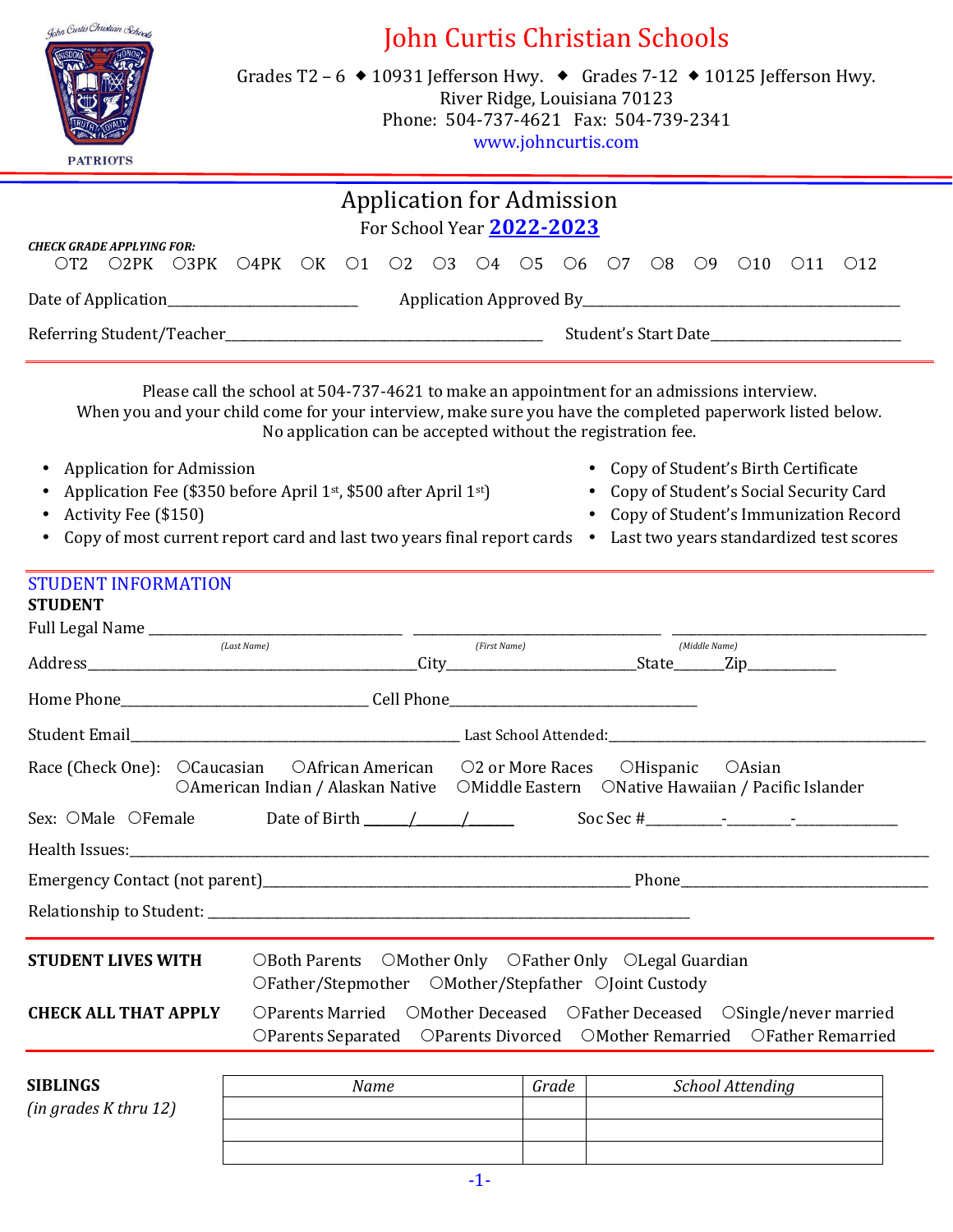#### CONTACT INFORMATION

 *Only one person can be the PRIMARY CONTACT for a student.* The Primary Contact is the person the school will contact via email for the purpose of verification of student demographics, online registration and re-enrollment, collection of fees, submit documents online, permission slips and surveys, online submission of course requests, and online submission of excused absences and tardy notes.

#### **PRIMARY CONTACT**

| Home Phone______________________________Cell Phone_____________________________Work Phone___________________________ |  |  |  |                                                                              |  |
|----------------------------------------------------------------------------------------------------------------------|--|--|--|------------------------------------------------------------------------------|--|
| <b>Relationship to Student:</b> OMother OFather OStepmother OStepfather OLegal Guardian                              |  |  |  |                                                                              |  |
|                                                                                                                      |  |  |  |                                                                              |  |
| <b>OTHER CONTACT</b>                                                                                                 |  |  |  |                                                                              |  |
|                                                                                                                      |  |  |  |                                                                              |  |
|                                                                                                                      |  |  |  |                                                                              |  |
|                                                                                                                      |  |  |  |                                                                              |  |
| Home Phone______________________________Cell Phone______________________________Work Phone__________________________ |  |  |  |                                                                              |  |
| <b>Relationship to Student:</b> OMother OFather OStepmother OStepfather OLegal Guardian                              |  |  |  |                                                                              |  |
|                                                                                                                      |  |  |  |                                                                              |  |
|                                                                                                                      |  |  |  | <b>Contact will receive information for the below topics unless CHECKED:</b> |  |
|                                                                                                                      |  |  |  | ODemographics OAttendance OReport Cards OScheduling ODiscipline OBilling     |  |

#### BILLING INFORMATION

**SELECT PAYMENT PLAN FOR 2022-2023 SCHOOL YEAR:**

**1 PAYMENT PLAN TO JCCS 2 PAYMENT PLAN TO JCCS**

**11 PAYMENT PLAN TO SMART TUITION**

>=3 Students in one family DISCOUNT (20%) ACTIVE MILITARY/EDUCATOR/ FIRE/MINISTER/POLICE DISCOUNT (10%)

*For Business Office Use Only: Household ID:\_\_\_\_\_\_\_\_\_\_\_\_\_\_\_\_\_\_\_\_\_\_\_\_\_\_\_\_\_\_\_\_\_ UNID: \_\_\_\_\_\_\_\_\_\_\_\_\_\_\_\_\_\_\_\_\_\_\_\_\_\_\_\_\_\_*

*Select discount (if applicable)*

-2-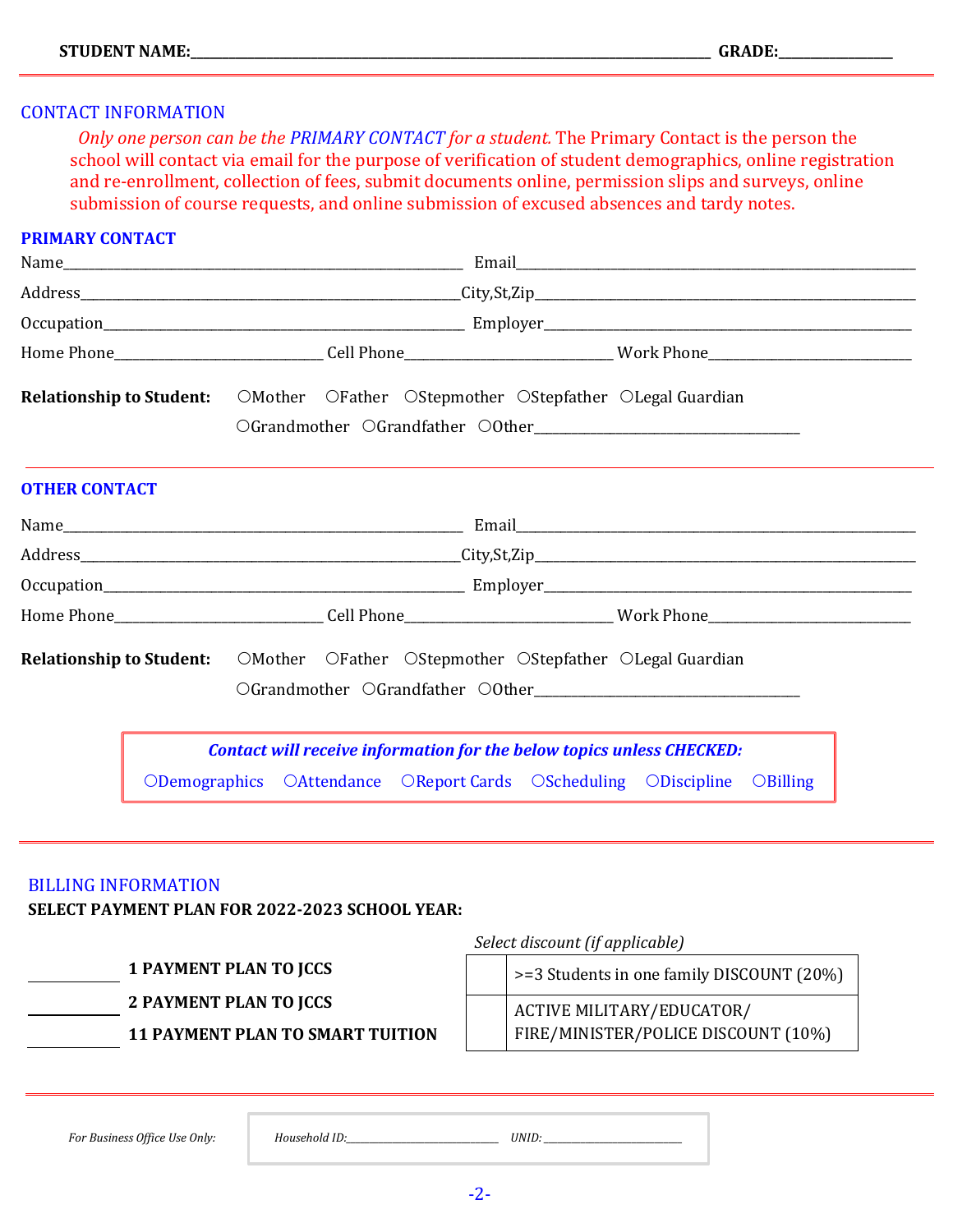#### **AGREEMENT**

*As a parent/guardian of a student, I understand that a place will be reserved for the student only if a signed Tuition Payment Selection Form, the nonrefundable Registration Fee, and the Activity Fee are submitted and accepted by the school on their respective due dates. Enrollments received after that date would be subject to space availability. Parents of new students are to return the signed Tuition Payment Selection Form, the Application for Admission and the Registration Fee at the time of Acceptance by an Administrator of John Curtis Christian School.*

In consideration of this reservation agreement by John Curtis Christian School, the undersigned agrees to pay all required tuition and fees and abide by all stipulations and payment terms set forth in the enclosed document titled *Financial Polices, Terms, And Conditions of Enrollment* for the 2022-23 Academic Year. I understand that this contract is contingent upon the student's successful completion of the current academic year as solely determined by John Curtis Christian School administrators.

I understand that my obligation to pay the tuition and fees for the full academic year is unconditional and no portion of such tuition and fees paid or outstanding balance will be refunded or cancelled despite the subsequent absence, withdrawal or dismissal from the School of the above student. I further understand that John Curtis Christian School has the right to withhold the above student's academic record for failure to pay any portion of such tuition and fees in accordance with this agreement.

Should enrollment be withdrawn prior to May 15, 2022, the Application Fee will be retained by the school, but there is no obligation to pay other sums. If enrollment is cancelled or if the student fails to attend school even as a result of dismissal by the school after May 15, 2022, I am obligated to pay tuition and fee charges to the school or Smart Tuition.

Unless and until I deliver to the school written notice to the contrary, I hereby authorize the above named student to participate in all school activities, including athletics and school-sponsored or sanctioned trips, and I authorize use of this student's photograph in school publications and advertising.

The parent or guardian also absolves John Curtis Christian School, its administrators, teachers, and / or parents furnishing transportation (not to include insurance companies and commercial buses) from any responsibility that might be incurred due to accident or injury to the applicant while on a school sponsored event.

In completing this application, the parent or guardian subscribes to the regulations, including the drug abuse policy, and spirit of the discipline maintained at John Curtis Christian Schools.